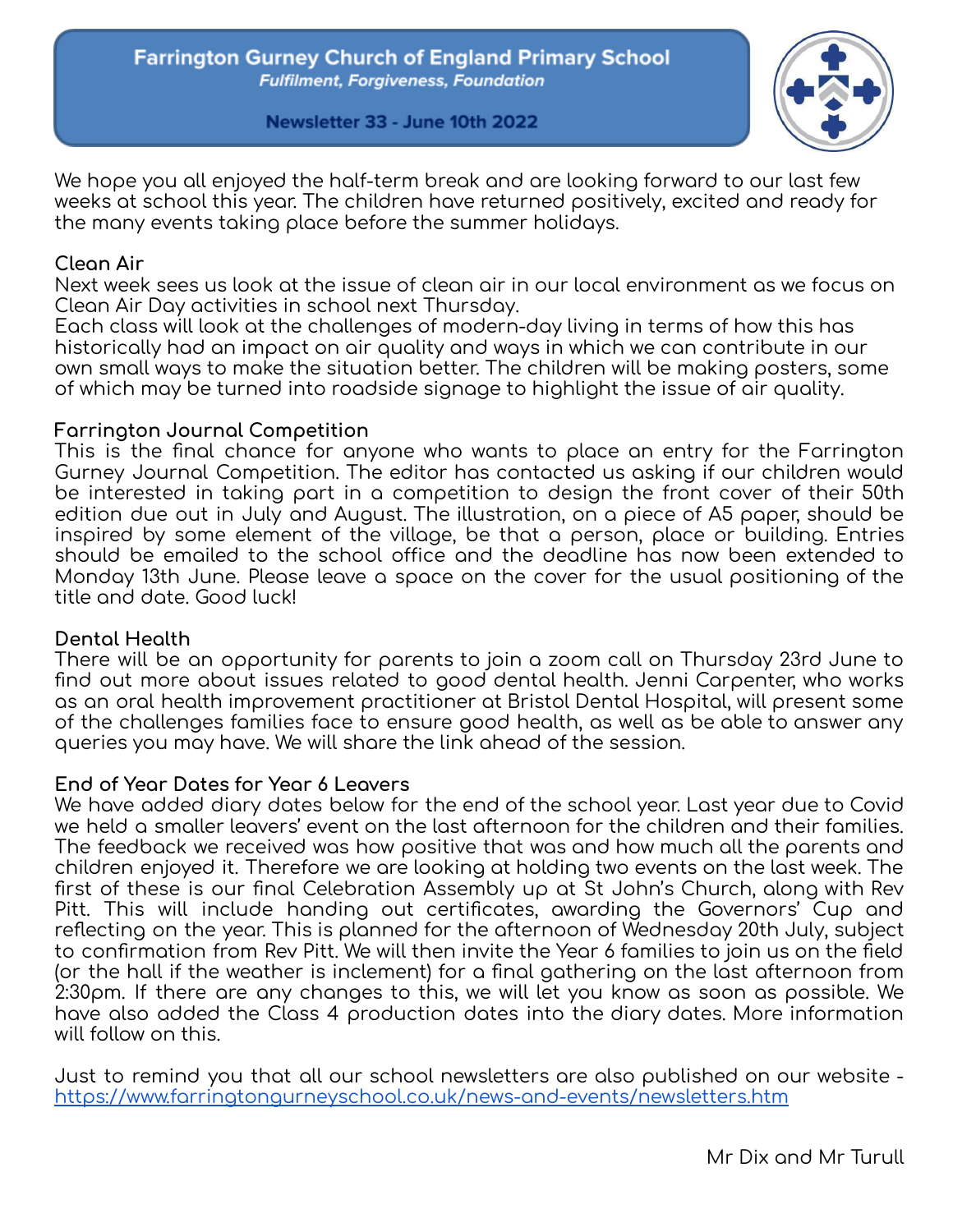

Newsletter 33 - June 10th 2022

#### **Notices**

- **Breakfast Club** unfortunately due to rising food, energy and staffing costs we are having to increase our fees from £3.50 to £4 for the eldest child and £2.50 to £3 for all siblings. This is our first increase in over five years.
- **Clubs** Summer Strollers is cancelled next week due to the New Intake Parent information meeting. All other clubs will run as usual.
- **Class & School Photos -** proofs will be sent home as soon as they are received. We will let you know in the newsletter when the whole school photo will be available to see (in the school office). The whole school photo order options are 10x5" mounted photo £11, 17x8" Unmounted photo £16 & 17x8" mounted photo £19.
- **St. John's Church -** Please see [here](https://mailchi.mp/cccf875f0a7a/paulton-benefice-zoom-service-16239026) the link to the weekly church events.

|                | <b>Diary Dates</b>                                                      |
|----------------|-------------------------------------------------------------------------|
|                | June                                                                    |
| Monday 13th    | New Intake Meeting (4:00pm) for next year's Reception starters          |
| Tuesday 14th   | Year 5/6 Quadkids Athletics Tournament (details to follow)              |
| Thursday 16th  | Year 6 Cricket Tournament (Sulis Club, Bath)                            |
| Friday 17th    | Celebration Assembly (2:30pm in the Memorial Hall)                      |
| Thursday 23rd  | Parent Dental Health Zoom Meeting                                       |
| Friday 24th    | Class 3 Raise the Roof at Combe Down                                    |
|                | July                                                                    |
| Friday 1st     | Sports Day (parents welcome after lunch)                                |
| Wednesday 6th  | In school transition morning                                            |
|                | Final EcoWild session (Class 2)                                         |
| Thursday 7th   | Year 6 Transition Day                                                   |
| Friday 8th     | Reserve Sports Day - Celebration Assembly (if no Sports Day)            |
| Wednesday 13th | Whole School Trip to Longleat                                           |
| Thursday 14th  | Class 4 Production (afternoon performance - 1:30pm)                     |
| Friday 15th    | Class 4 Production (evening performance - 6:00pm)                       |
| Wednesday 20th | Final Celebration Assembly at St John's Church (2:00pm to be confirmed) |
| Thursday 21st  | Leaver's Gathering (2:30pm on the field)                                |

### **Friends of Farrington Gurney School**

We hope you all had a lovely half term break and enjoyed the local jubilee celebrations! Date for a preloved school uniform sale to follow soon, so please hang on to any outgrown clothes.

This summer term we will be planning a festival style school disco on Friday 1st July, 6-7.30pm. From next week there will be a sign up sheet available within the outdoor classroom, for anyone able to help with the running of the event. This time, we have decided to break down the tasks into 30 minute slots to share out the different tasks, so please put yourself down to help if you can. We will be having a DJ to keep the children entertained, as well as festival attire to purchase!

We will require extra volunteers to run this next disco, as a result of feedback from the Village Hall committee following our last disco. Unfortunately if we do not have sufficient volunteers we won't be able to run this disco or future ones, due to concerns raised after our last. Parents/carers will be required to supervise their children at all times to ensure no damage occurs to hall premises.

Thanks in advance for your support with this-let's make it a good one to finish a brilliant year!